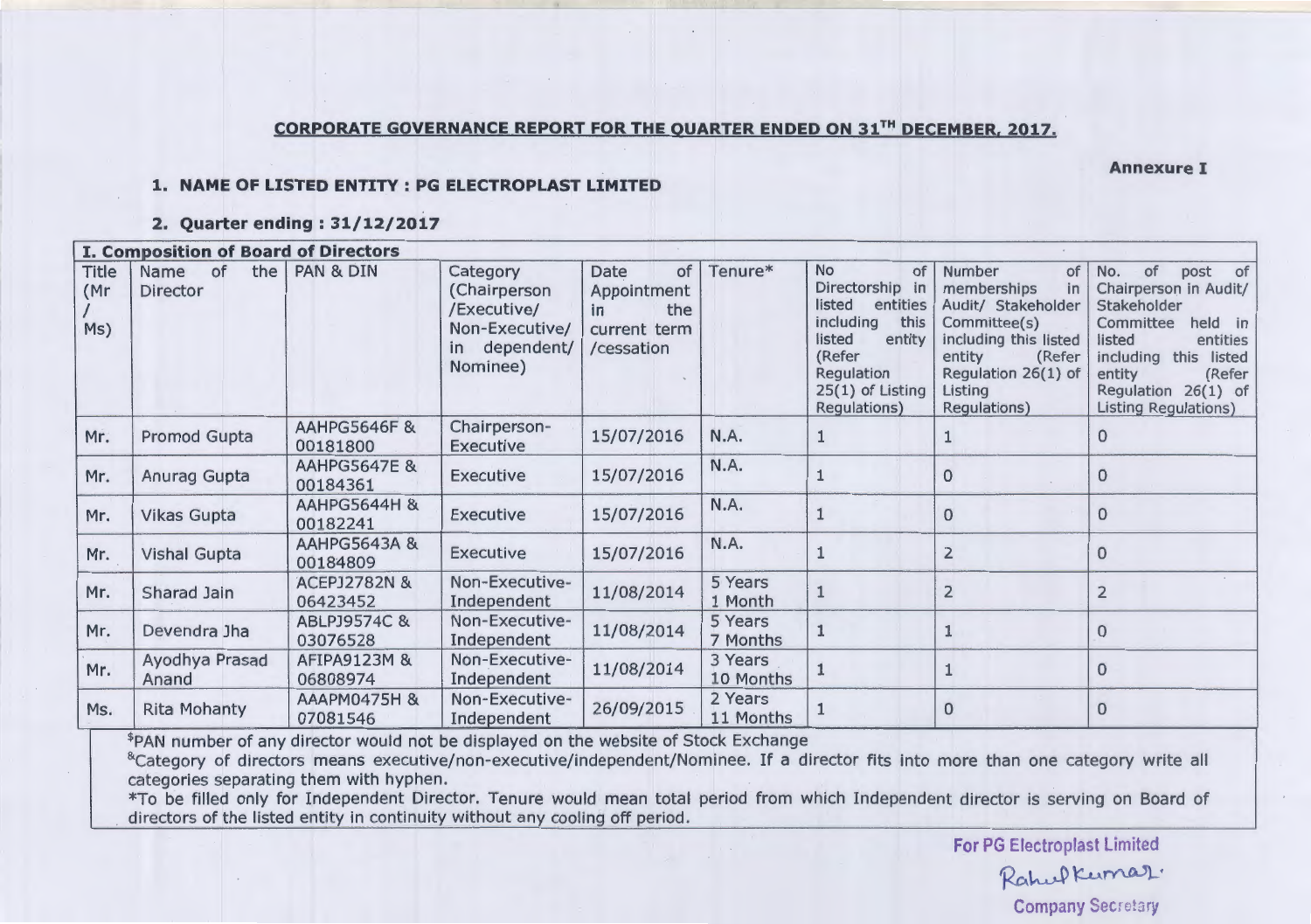| <b>II. Composition of Committees</b>                                |                                                        |                                                       |                                                                |                                                                                   |  |  |
|---------------------------------------------------------------------|--------------------------------------------------------|-------------------------------------------------------|----------------------------------------------------------------|-----------------------------------------------------------------------------------|--|--|
| <b>Name of Committee</b>                                            |                                                        | <b>Name of Committee members</b>                      |                                                                | Category (Chairperson/Executive/Non-26th<br><b>Executive/Independent/Nominee)</b> |  |  |
| 1. Audit Committee                                                  | Mr. Sharad Jain                                        |                                                       | Chairperson-Non Executive-Independent                          |                                                                                   |  |  |
|                                                                     | Mr. Devendra Jha<br>Mr. Ayodhya Prasad Anand           |                                                       | Non Executive-Independent<br>Non Executive-Independent         |                                                                                   |  |  |
|                                                                     |                                                        |                                                       |                                                                |                                                                                   |  |  |
|                                                                     |                                                        | Mr. Vishal Gupta                                      |                                                                | <b>Executive</b>                                                                  |  |  |
| <b>Nomination &amp;</b><br>2.                                       |                                                        | Mr. Devendra Jha                                      |                                                                | Chairperson- Non Executive-Independent                                            |  |  |
| <b>Remuneration</b>                                                 |                                                        | Mr. Ayodhya Prasad Anand<br>Non Executive-Independent |                                                                |                                                                                   |  |  |
| <b>Committee</b>                                                    |                                                        | Dr. Rita Mohanty<br>Non Executive-Independent         |                                                                |                                                                                   |  |  |
|                                                                     |                                                        | Mr. Promod Gupta                                      | <b>Executive</b>                                               |                                                                                   |  |  |
| <b>Risk Management</b><br>3.<br><b>Committee</b><br>(If applicable) | <b>Not Applicable</b>                                  |                                                       |                                                                |                                                                                   |  |  |
| 4. Stakeholders                                                     | Mr. Sharad Jain                                        |                                                       | Chairperson- Non Executive-Independent                         |                                                                                   |  |  |
| relationship committee                                              | Mr. Vishal Gupta                                       |                                                       | Executive                                                      |                                                                                   |  |  |
|                                                                     | Mr. Promod Gupta                                       |                                                       | <b>Executive</b>                                               |                                                                                   |  |  |
|                                                                     |                                                        |                                                       |                                                                |                                                                                   |  |  |
| <b>5. Executive Committee</b>                                       | Mr. Anurag Gupta                                       |                                                       | Chairperson-Executive                                          |                                                                                   |  |  |
|                                                                     | Mr. Promod Gupta                                       |                                                       | <b>Executive</b>                                               |                                                                                   |  |  |
|                                                                     | Mr. Vikas Gupta                                        |                                                       | <b>Executive</b>                                               |                                                                                   |  |  |
|                                                                     | Mr. Vishal Gupta                                       |                                                       | Executive                                                      |                                                                                   |  |  |
| <b>III. Meeting of Board of Directors</b>                           |                                                        |                                                       |                                                                |                                                                                   |  |  |
| Date(s) of Meeting (if any) in the previous<br>quarter              | Date(s) of Meeting (if any) in the<br>relevant quarter |                                                       | Maximum gap between any two consecutive (in<br>number of days) |                                                                                   |  |  |
| 26 <sup>th</sup> August 2017 & 14 <sup>th</sup> September, 2017     | 11 <sup>th</sup> December, 2017                        |                                                       | 87                                                             |                                                                                   |  |  |

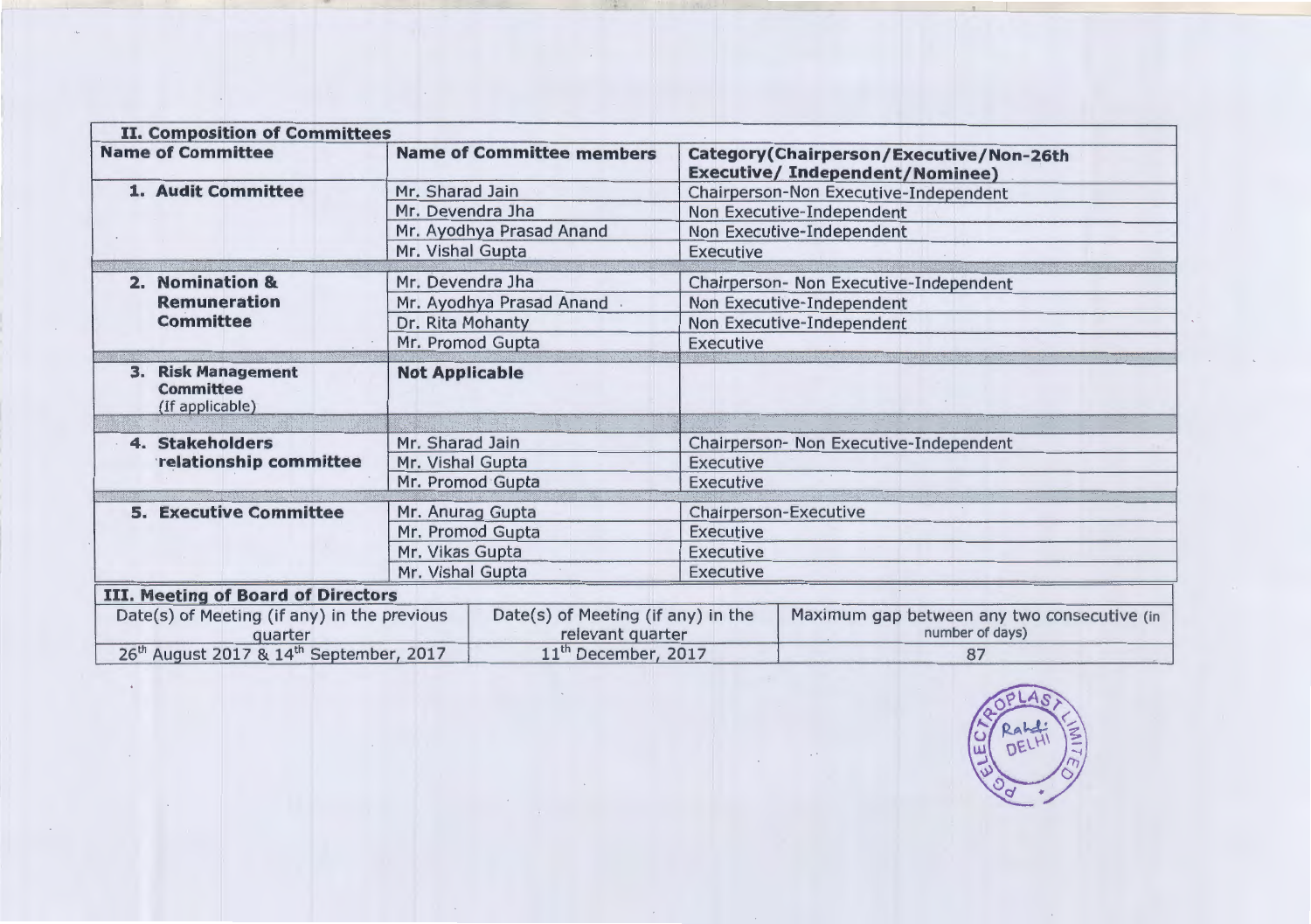| <b>IV. Meeting of Committees</b>              |                                                                     |                                                                 |                                                                    |                                                                                 |
|-----------------------------------------------|---------------------------------------------------------------------|-----------------------------------------------------------------|--------------------------------------------------------------------|---------------------------------------------------------------------------------|
|                                               | Date(s) of meeting of the<br>committee in the relevant<br>quarter   | Whether requirement of<br>Quorum met (details)                  | Date(s) of meeting of the<br>committee in the previous<br>quarter  | Maximum gap<br>between any two<br>consecutive<br>meetings in number<br>of days* |
| <b>Audit Committee</b>                        | 11 <sup>th</sup> December, 2017                                     | Yes; all members were<br>present at the meeting                 | 26 <sup>th</sup> August 2017 &<br>14 <sup>th</sup> September, 2017 | 87                                                                              |
| Stakeholders relationship<br>committee        | 11 <sup>th</sup> December, 2017                                     | Yes; all members were<br>present at the meeting                 | 14 <sup>th</sup> September, 2017                                   | 87                                                                              |
| Nomination &<br><b>Remuneration Committee</b> | N.A.                                                                | N.A.                                                            | N.A.                                                               | N.A.                                                                            |
| <b>Executive Committee</b>                    | 24 <sup>th</sup> October, 2017 & 06 <sup>th</sup><br>December, 2017 | Yes; requisite no. of<br>members were present<br>at the meeting | 11 <sup>th</sup> September, 2017                                   |                                                                                 |

\*This information has to be mandatorily be given for audit committee, for rest of the committees giving this information is optional.

## **V. Related Party Transactions**

| <b>Subject</b>                                                   | <b>Compliance Status (Yes/No/NA) refer note below</b> |
|------------------------------------------------------------------|-------------------------------------------------------|
| Whether prior approval of audit committee obtained               | Yes                                                   |
| Whether shareholder approval obtained for material RPT           | <b>N.A.</b>                                           |
| Whether details of RPT entered into pursuant to omnibus approval | Yes                                                   |
| have been reviewed by Audit Committee                            |                                                       |

**No related party transaction was covered under regulation 23(1) so as to become material related party transaction**  Note

1. In the column "Compliance Status", compliance or non-compliance may be indicated by Yes/No/N.A. For example, if the Board has been composed in accordance with the requirements of Listing Regulations, "Yes" may be indicated. Similarly, in case the Listed Entity has no related party transactions, the words "N.A." may be indicated.

2. If status is "No" details of non-compliance may be given here.